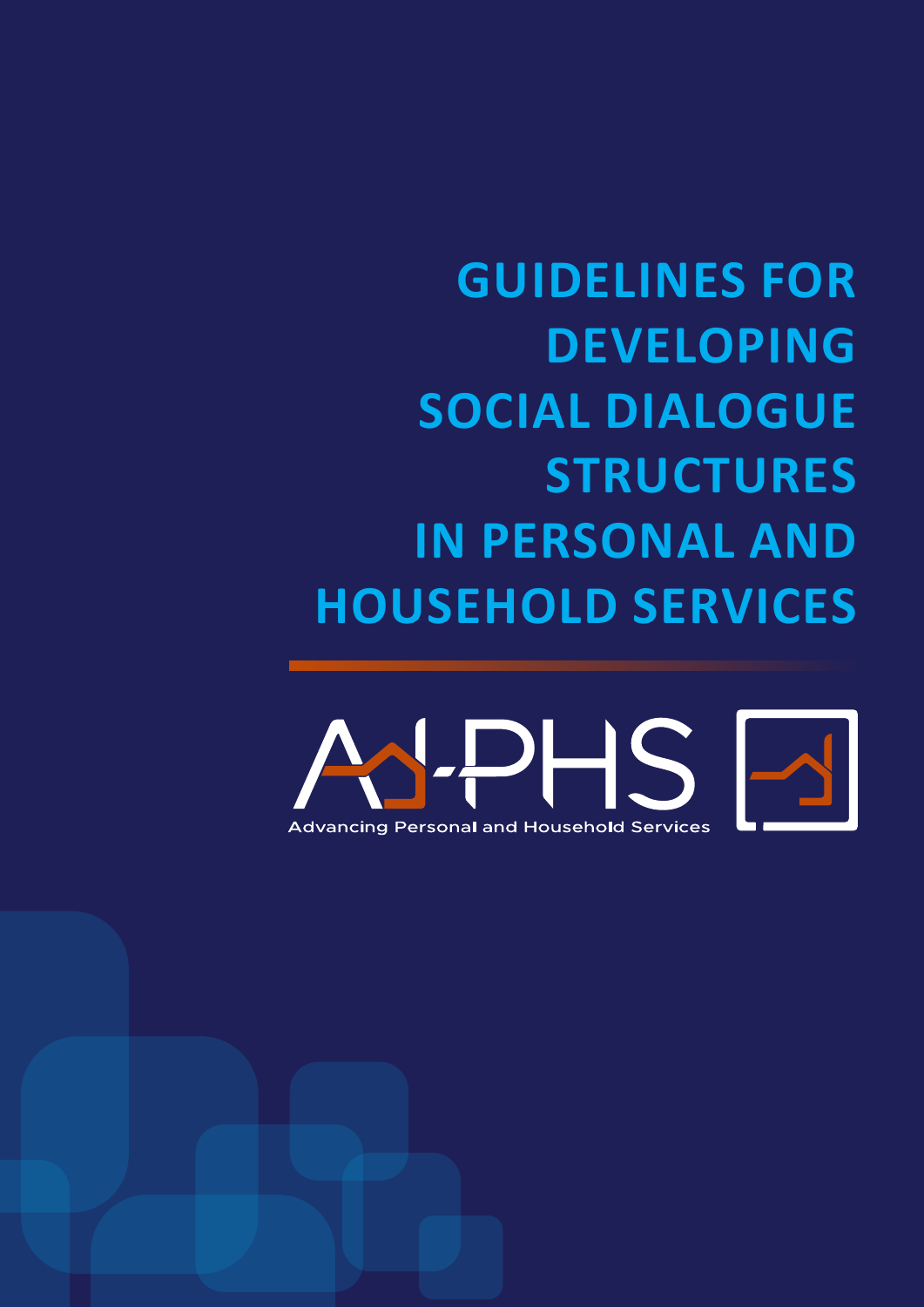### **Partners**

**EAS** 

**IMPROVING SERVICES** 









**IMPROVING LIVES** 









This document reflects the views only of the authors, and the European Commission cannot be held responsible for any use which may be made of the information contained therein.



This project is funded by the European Union. (Ad-PHS - VS/2018/0344)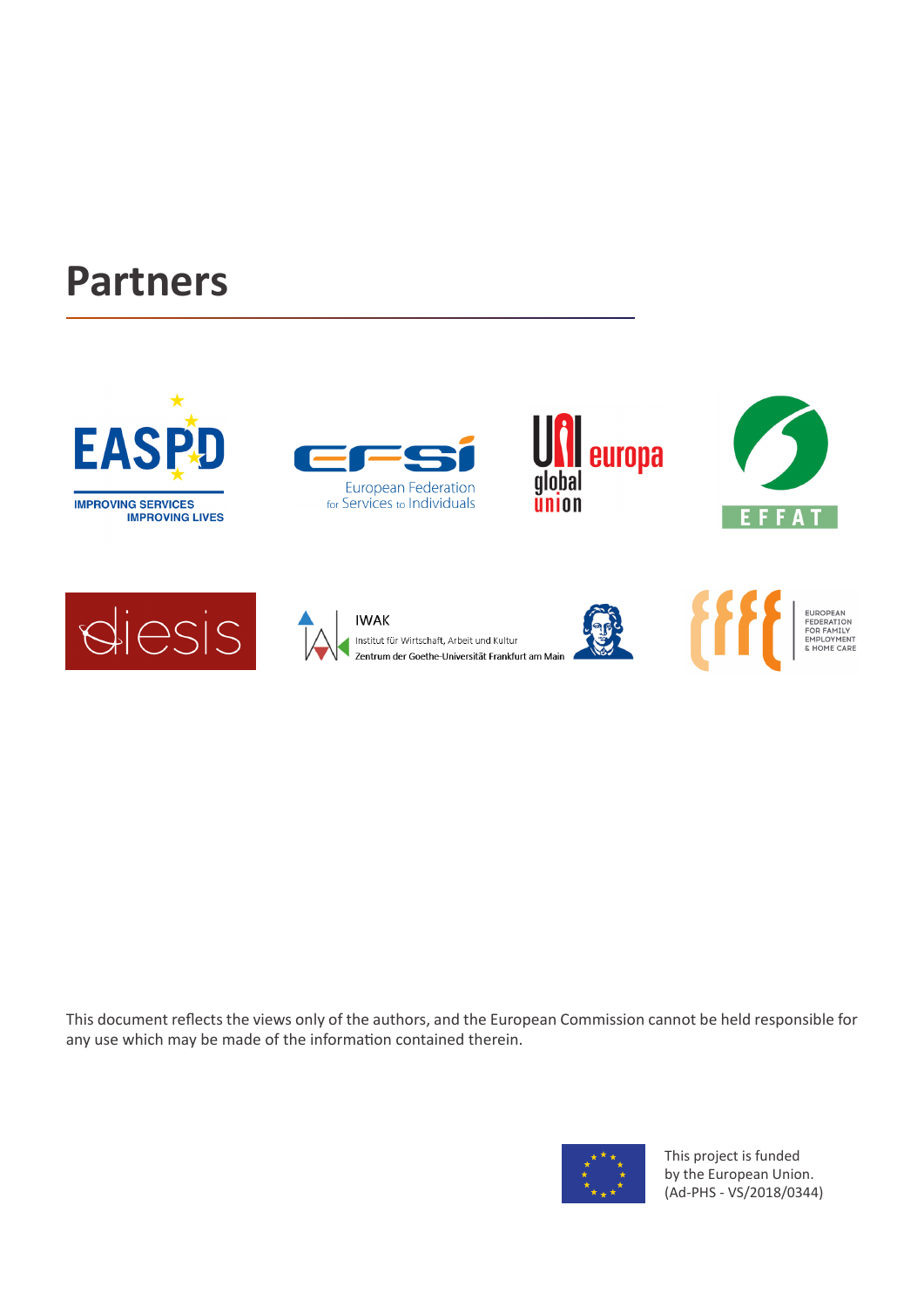

# **INTRODUCTION AND CONTEXT**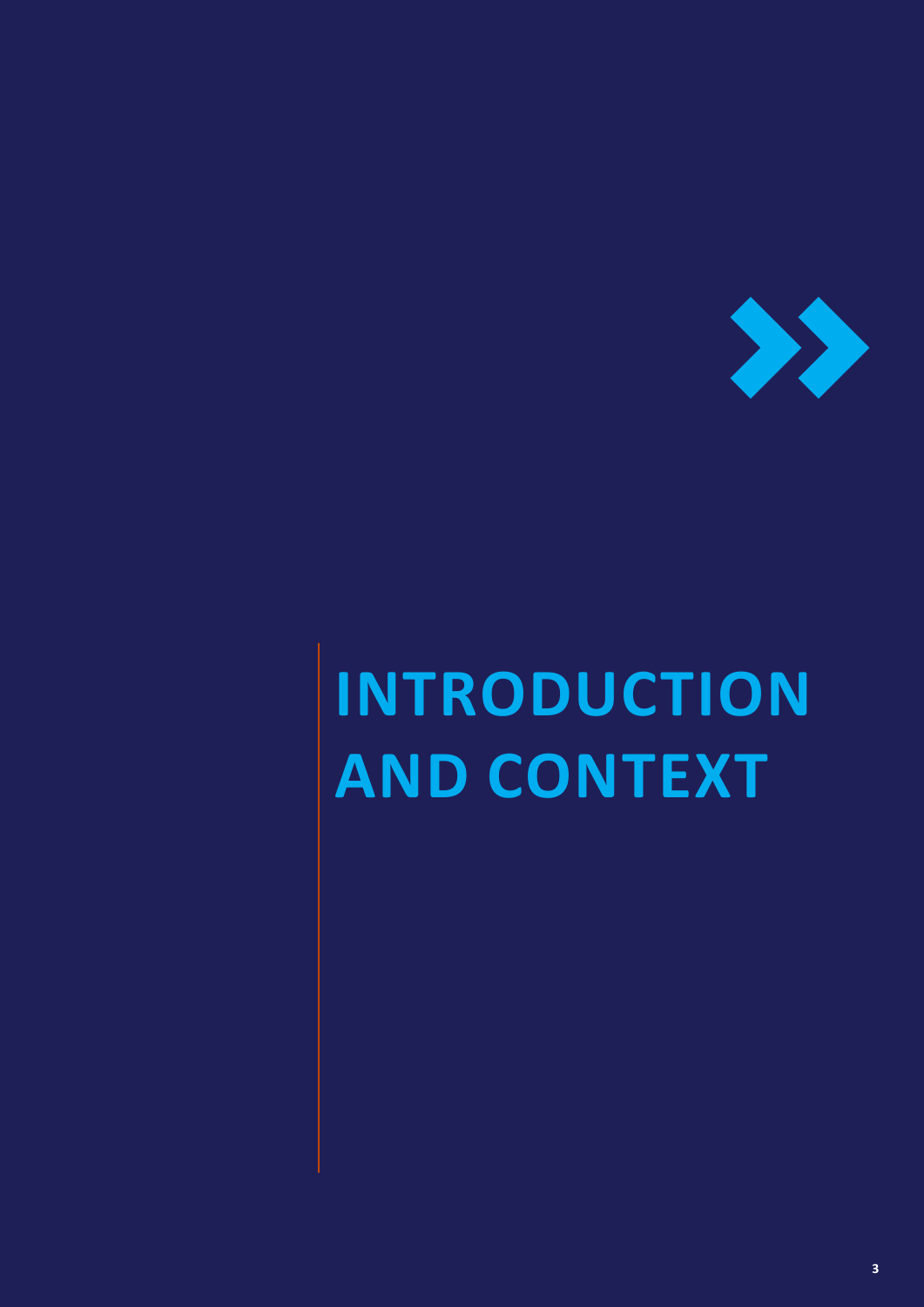There is significant evidence that social dialogue and (sectoral) collective bargaining between employers' and workers' representatives leads to better wages and working conditions for workers in all areas of activity, including in the different sectors involved in personal and household services.<sup>1</sup>

As an area of employment, PHS has the potential to grow significantly. CEDEFOP, the European Centre for the Development of Vocational Training, has predicted that until 2025 the care sector will be among the top ten areas of potential job growth.<sup>2</sup> Yet, although there are many differences between the care and non-care sectors in PHS, both sectors struggle to recruit and retain qualified professionals – an issue which will only become more problematic with the growth of PHS.<sup>3</sup> This is in part due to wages, working conditions and career paths which are too often below the average conditions for professions that require similar qualification levels, for instance retailing. This situation is exacerbated by the proliferation of undeclared work.

It is important to note that the situation for professionals in care services is generally better than for those working in non-care. This is partly down to qualification levels, but more generally is because the care and home care sector is generally better structured, regulated and organised than the noncare sector. Yet, all struggle with recruitment and retention challenges.

In this context, social dialogue and sectoral collective bargaining is a proven successful instrument for ensuring decent wages and working conditions in PHS. Such structures can also have a positive impact on the development of regulatory frameworks for PHS, as social partners can be constructive partners for public authorities in the development of PHS policies. We should allow the social partners to design curricula, health and safety standards, to improve the attractiveness, recognition and image of the industry.

Yet social dialogue structures in PHS are still weak or non-existent in many European Member States, a fact which weakens the development of Personal and Household Services and their positive impact on the quality of life in these countries.

The following guidelines will help to guide and inspire stakeholders, in particular trade unions and employers, as to the importance of setting up or strengthening social dialogue in Personal and Household Services. They also provide examples of how this is done in different ways across Europe. Finally, they will conclude with some key success factors for the development of effective social dialogue structures in Europe.

<sup>1</sup> <https://www.oecd.org/els/emp/ExecutiveSummaryAndOverview.pdf>

<sup>2</sup> [https://www.cedefop.europa.eu/en/publications-and-resources/publications/3052](https://www.cedefop.europa.eu/en/publications-and-resources/publications/3052 ) 

<sup>3</sup> <http://socialemployers.eu/en/news/new-report-on-the-social-services-workforce-in-europe-current-state-of-play-and-challenges/>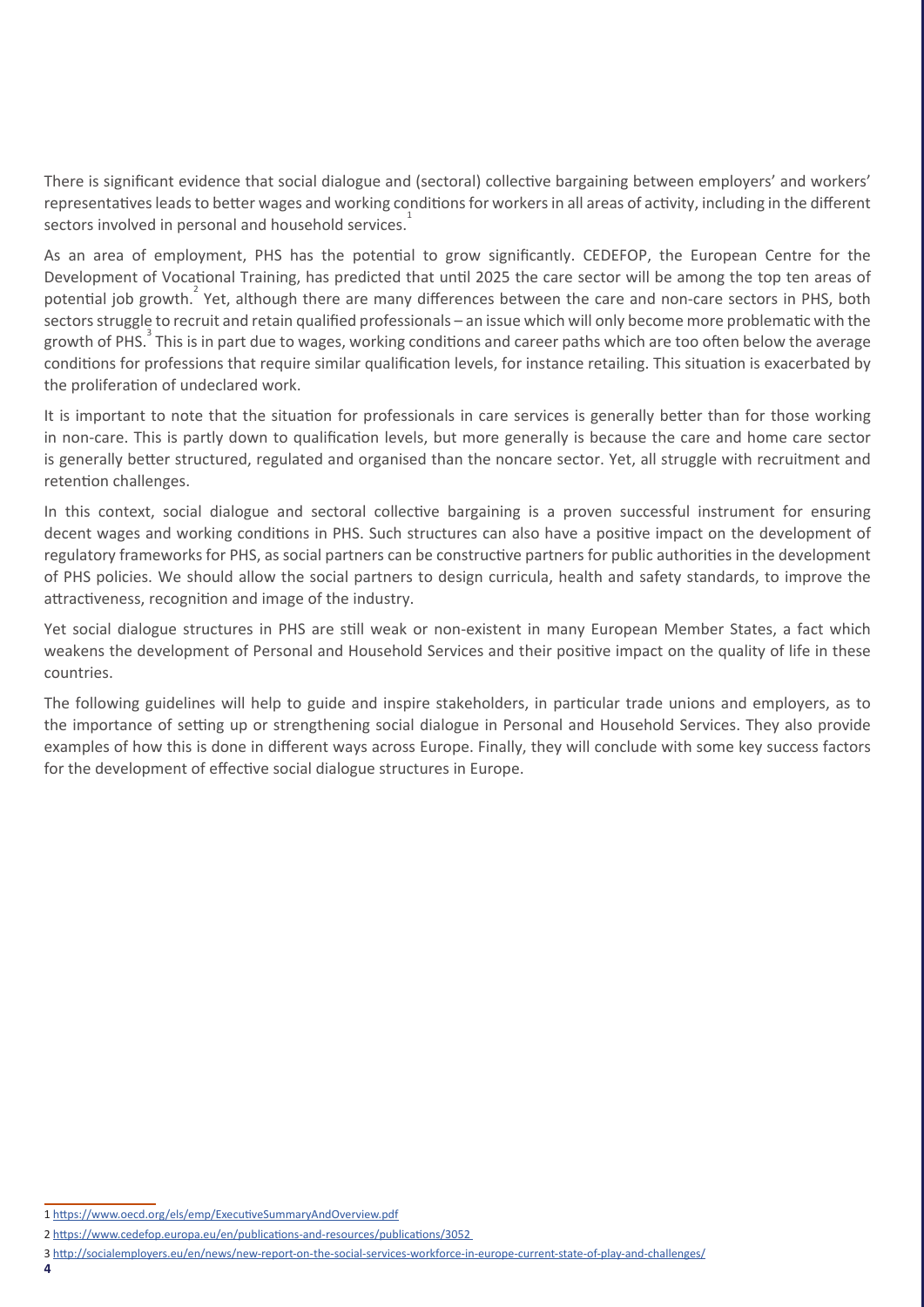

## **WHAT ARE SOCIAL DIALOGUE AND COLLECTIVE BARGAINING?**

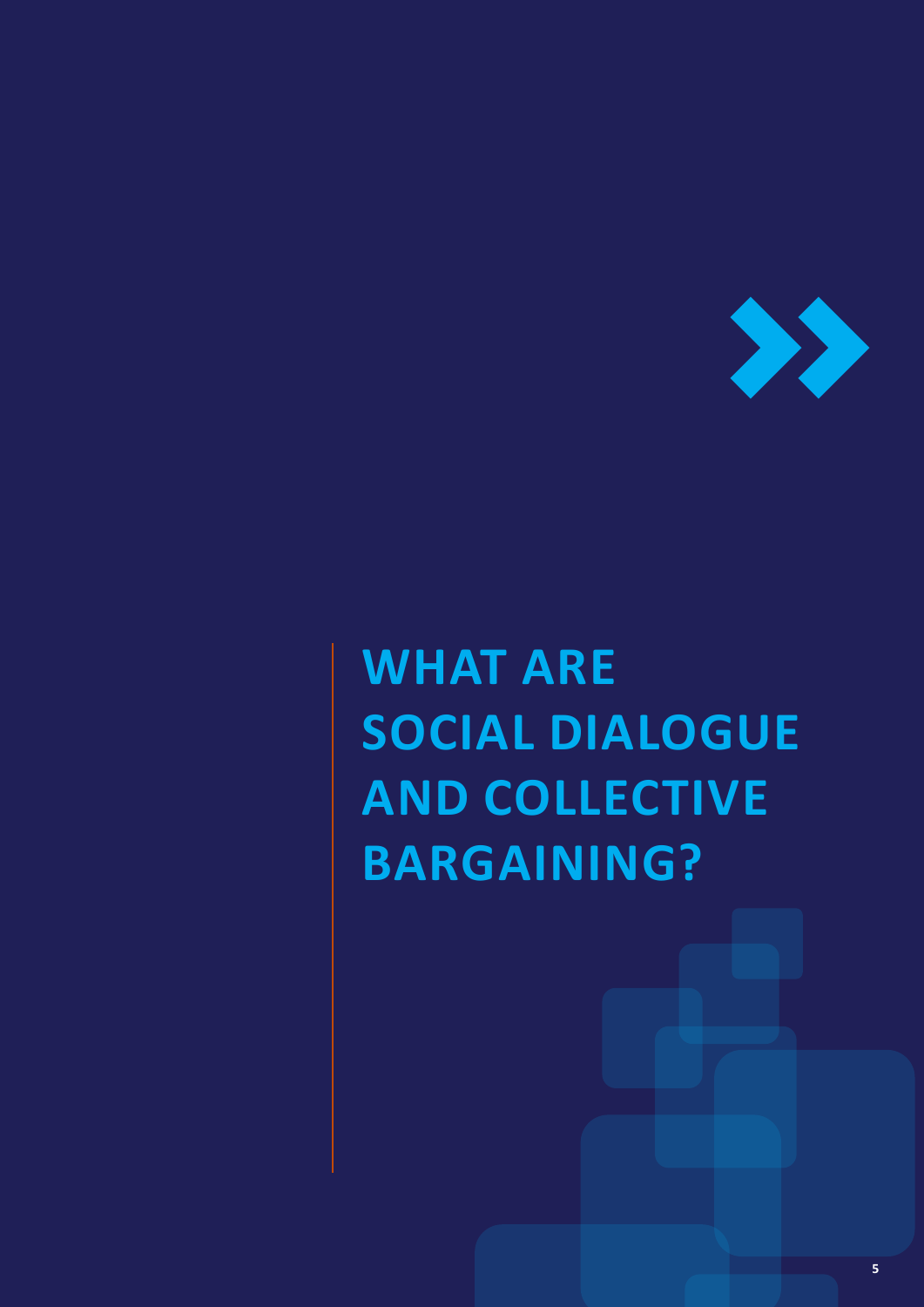#### **A. WHAT IS SOCIAL DIALOGUE?**

The International Labour Organisation defines social dialogue as "all types of negotiations, consultations or exchange of information between or among governments/employers/unions (labour administrations, trade unions, and employers' associations) to develop consensus on policy approaches and practical measures to ensure equitable social and economic development". The European Union sees social dialogue as a "way of promoting a new organisation of work, so modernising the relationship between management and labour. For the EU, social dialogue can be:

- a bipartite arrangement between employers and trade union organisations; or
- a tripartite arrangement between social partners and public authorities.

Social dialogue is different from civil dialogue, which is the dialogue between public institutions and civil society organisations. Civil dialogue covers wider economic, social, cultural and environmental issues. Social dialogue deals with relations between employers and employees.<sup>4</sup>

#### **B. WHAT IS COLLECTIVE BARGAINING?**

The most important form of social dialogue on the national level is collective bargaining. Collective bargaining is specific to reaching binding agreements on wages and working conditions, as opposed to social dialogue which addresses a broader spectrum of issues, and has a larger impact on the entire industry as a whole. The International Labour Organisation summarises collective bargaining as follows:

- Collective bargaining takes place between an employer, a group of employers or one or more employers' organisations on the one hand and one or more workers' organisations on the other;
- It may take place at many different levels, with one level sometimes complementing the other: a unit within an enterprise, enterprise-level, sectoral, regional and national level;
- Collective bargaining serves a dual purpose: it provides a means of determining the wages and conditions of work applying to the group of workers covered by the ensuing agreement through free and voluntary negotiations between the two independent parties concerned;
- It also enables employers and workers to define by agreement the rules governing their relationship.<sup>5</sup>

5 PESSIS 2 – Summary Information on Social Dialogue, Collective Bargaining, EU-level social dialogue and Sectoral Social Dialogue Committees, compiled by Mathias Maucher, EPSU: [https://80cf426a-4e57-48e6-a333-91f4b1dbdd1a.filesusr.com/ugd/9f45fc\\_fdf73849fe044bbdbe2f45e5657f9af0.pdf](https://80cf426a-4e57-48e6-a333-91f4b1dbdd1a.filesusr.com/ugd/9f45fc_fdf73849fe044bbdbe2f45e5657f9af0.pdf)

<sup>4</sup> PESSIS 2: Briefing on Social Dialogue by the Public Services International Research Unit: [https://80cf426a-4e57-48e6-a333-91f4b1dbdd1a.filesusr.com/ugd/9f45f](https://80cf426a-4e57-48e6-a333-91f4b1dbdd1a.filesusr.com/ugd/9f45fc_1afd1588a601424a9f28409a1c72332a.pdf)[c\\_1afd1588a601424a9f28409a1c72332a.pdf](https://80cf426a-4e57-48e6-a333-91f4b1dbdd1a.filesusr.com/ugd/9f45fc_1afd1588a601424a9f28409a1c72332a.pdf)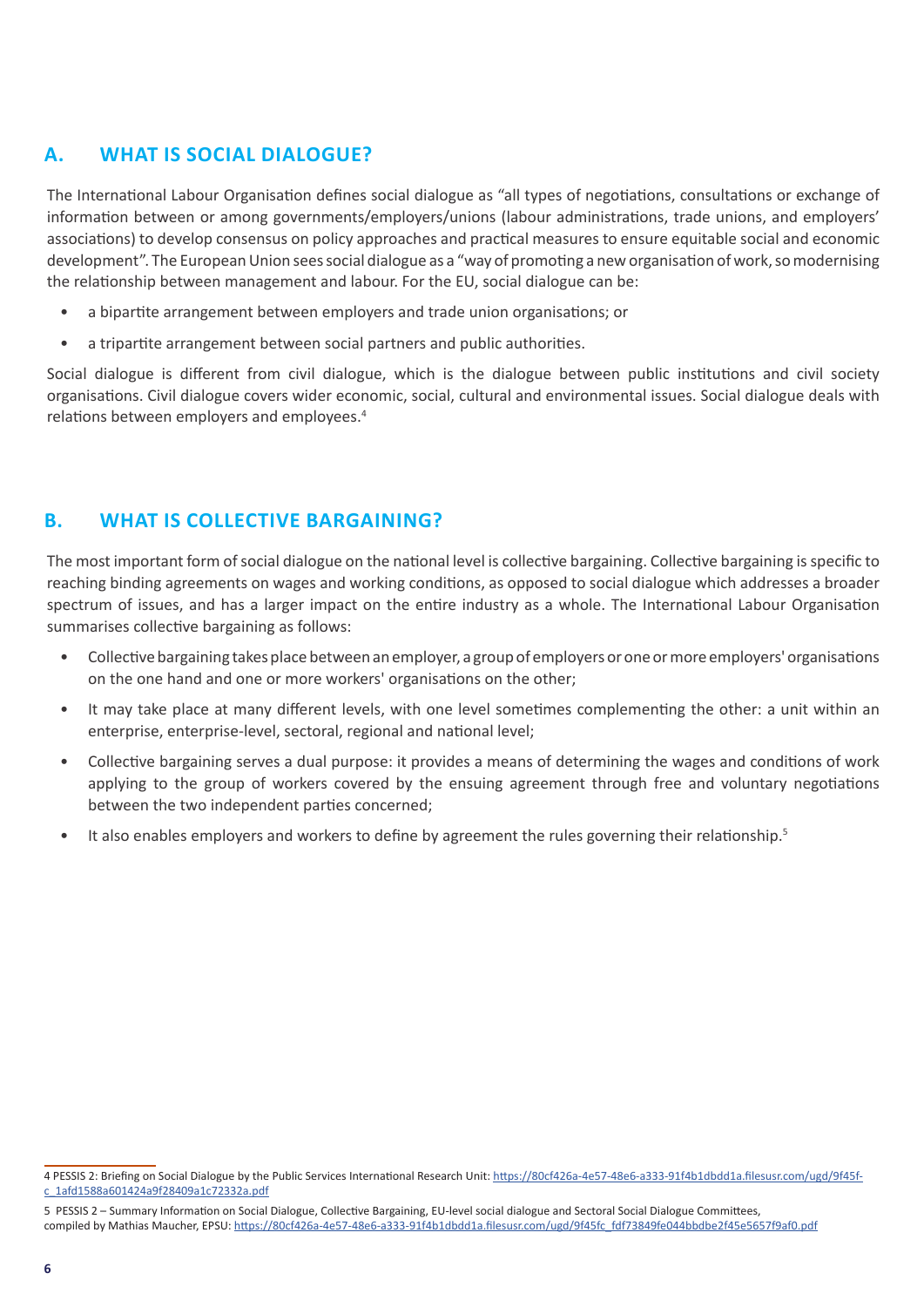#### **C. WHY IS SOCIAL DIALOGUE SO IMPORTANT?**

There are numerous positives to having effective social dialogue structures and processes; chief amongst them is their ability to solve "important economic and social issues, encourage good governance, advance social and industrial peace and stability and boost economic progress."6

Social dialogue and in particular industry-wide collective bargaining is an effective way of developing sectoral or crosssectoral minimum standards in – potentially – all areas of working life, thus protecting workers, but also employers by allowing them to operate on an equal basis with other employers, without the risk of a race to the bottom regarding wages and working conditions. The main goal should be to create an equal opportunity environment, where employers and workers are getting their needs met.

It is also an instrument for improving the effectiveness of the sector's operations, and therefore the quality of the service provided, as it provides a unique and structured space for exchange and discussion between the sector's employers and unions. For instance, social dialogue can:

- ensure that workers' representatives who are providing the service on the ground and therefore have invaluable knowledge – have a recognised voice in the direction any given sector is taking;
- be beneficial to policy-makers and employers, as well as service users or consumers;
- provide an opportunity for employers to present and explain their decisions and vision for the sector's development and consequently negotiate with the representatives of workers on this topic.

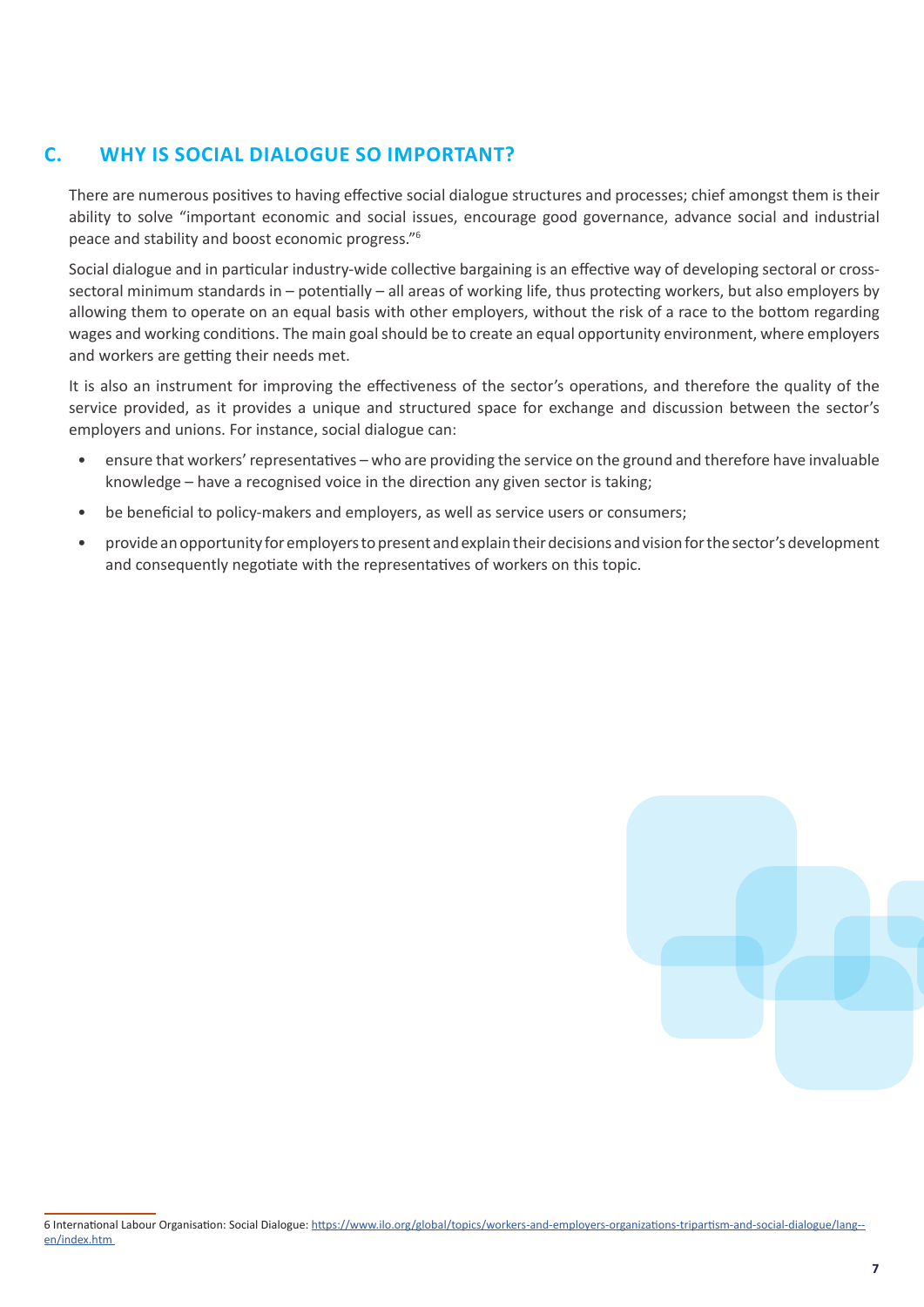

## **WHY SOCIAL DIALOGUE AND COLLECTIVE BARGAINING IN PHS?**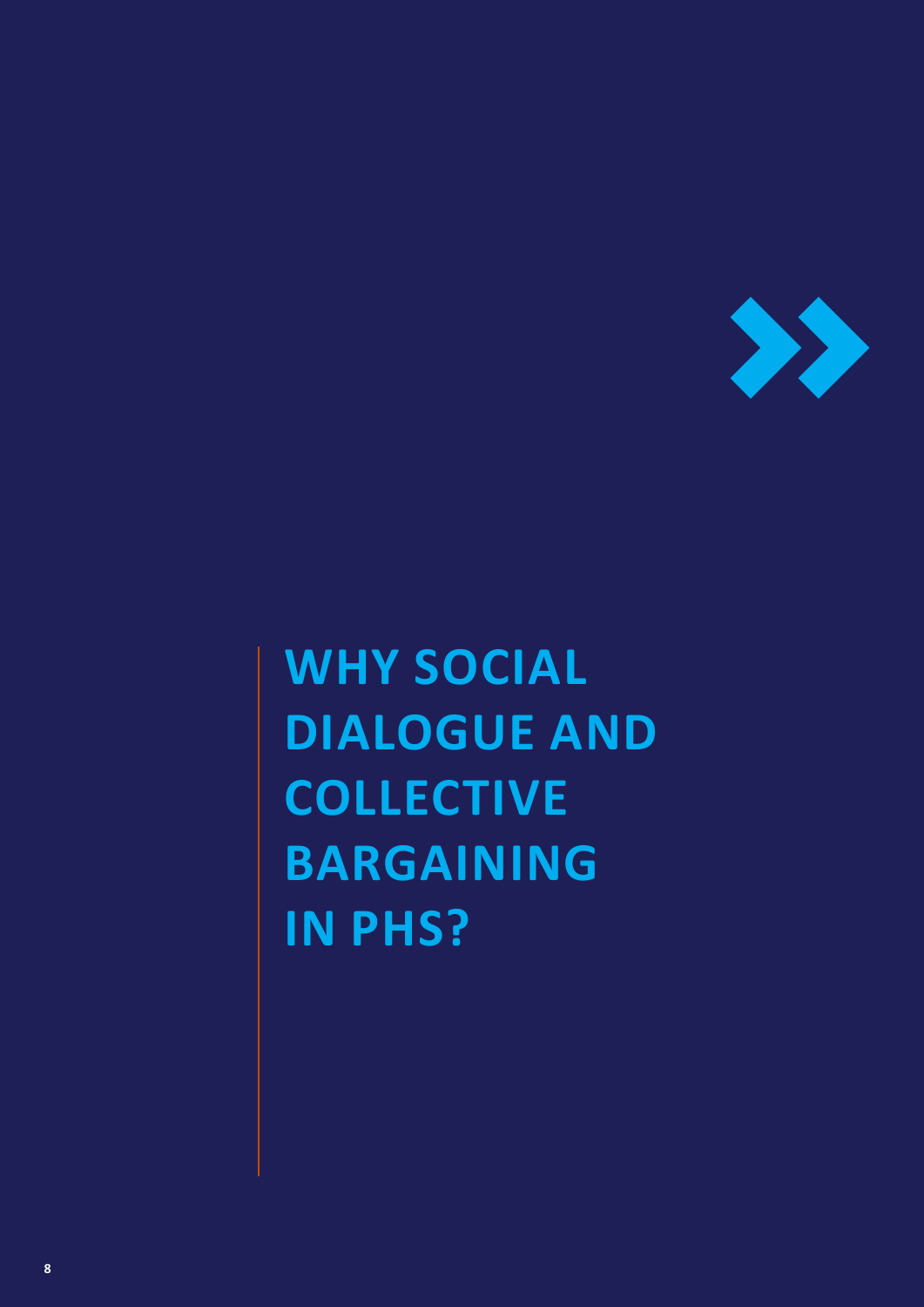Social dialogue is an effective instrument in providing the forum for employers and trade unions, as well as, when relevant, public authorities, to discuss and find solutions to the challenges in PHS.

Social dialogue in PHS can, for instance, help to create the right framework that will help to tackle the prevalence of undeclared work and help to ensure that all workers in PHS have fair wages, working conditions and social protection.

#### **Creating industry-wide standards**

Wherever it is developed, social dialogue collective bargaining has allowed social partners (employers and trade unions) active in PHS to establish common standards on wages, working conditions and professional development opportunities which are to a large extent far better than in the Member States where such social dialogue has not taken place. Social dialogue limits the ability to operate in isolation, allowing for more fairness within the industry. In fields of activity where wages and working conditions can often be poor, social dialogue and collective bargaining have proved to be a very useful instrument. It is important to note that social dialogue structures are organised on the basis of each individual sector or even sub-sector involved in PHS, meaning that it is important that they recognise the individual sectoral specificities in PHS. This being said, further effort should be made to ensure that employers and trade unions in both the care and non-care dimensions of PHS begin talks to discuss possible common arrangements in order to meet the growing joint challenges both sectors are experiencing.

#### **Professionalization <sup>7</sup>**

Social dialogue and (sectoral) collective bargaining are also useful instrumentsto define new and refine currentprofessional profiles in the field, as well as establish common standards for qualifications, training opportunities, career paths and much more. As such, effective social dialogue also has a positive impact on the quality of the service provided. We must also be cautious that by increasing qualifications too high we might start excluding workers currently working in this area. There is room for a wide range of skills and abilities in this field, and the value of this work should be recognised in ways other than through qualifications.

#### **Rights and obligations of employers and workers 8**

It is also important to note that many workers in Personal and Household Services – and sometimes employers too – are very isolated, due to the nature of working in people's homes. Many workers – and also employers – can also be vulnerable; partly due to the service itself, and partly due to other variables. For example, many workers come from migrant backgrounds and are not fully aware of their rights. Or employers may be, for instance, persons with disabilities recruiting their own personal assistance, who may not always be aware of their roles and responsibilities. Therefore, bringing these occasionally isolated and/or vulnerable workers and employers together and supporting them to organise themselves collectively, and then participate in social dialogue and collective bargaining, can also help to reduce their isolation and find common solutions to their challenges.

In short, social dialogue and collective agreements are effective instruments to tackle many challenges in PHS, from reducing isolation and tackling undeclared work, to strengthening wages and working conditions and identifying new professional profiles and necessary qualification standards.

<sup>7</sup> Please see tailored guideline regarding professionalisation.

<sup>8</sup> Please see tailored guideline regarding rights and oblicgations of employers and workers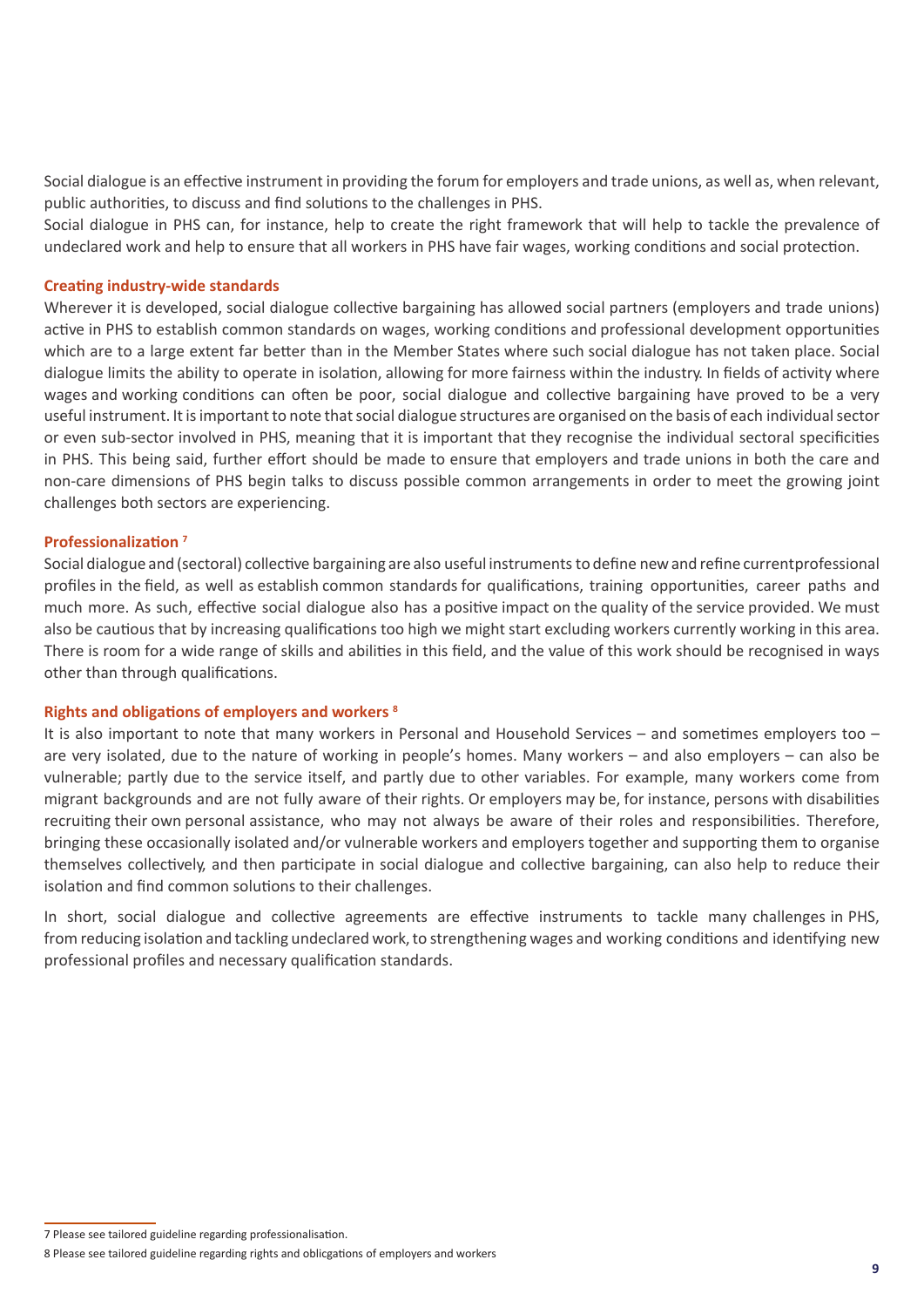

## **HOW IS SOCIAL DIALOGUE ORGANISED IN PHS?**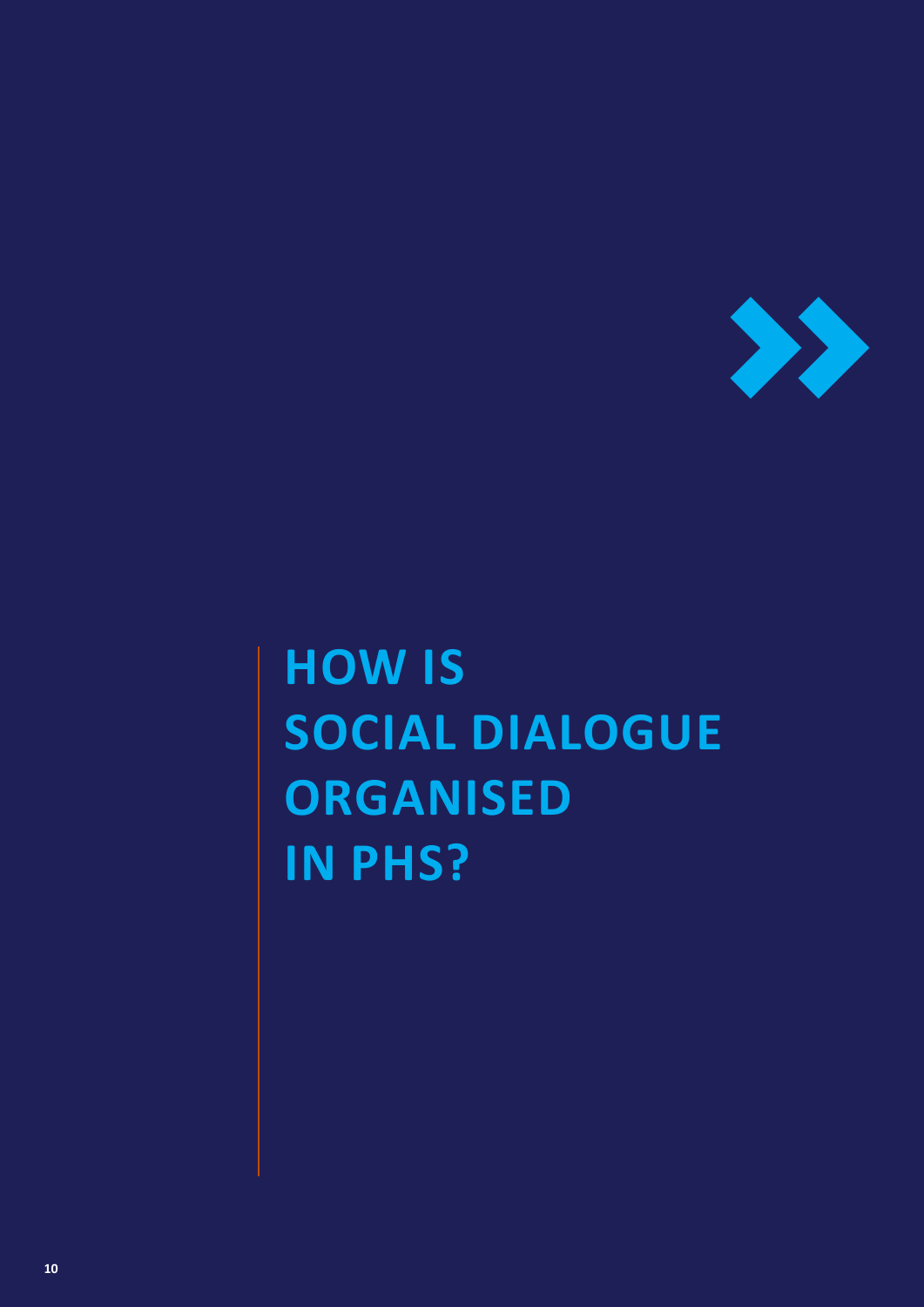All social dialogue structures and collective agreements must meet the organisational needs and traditions of the sectors involved in PHS in each country; even if this effectively waters down the concept of PHS being a single concept. For instance, there are currently very few social dialogue structures which entirely cover the concept of PHS as defined by the European Commission.<sup>9</sup> The exception is in France where there are three collective bargaining agreements (one for private households, one for not-for-profit organisations and one for for-profit organisations). All of them cover both care and noncare activities.

Equally important is that social dialogue structures can vary, and they need to be established to meet the local needs and context. Tripartite participation,among trade unions, employers and government is the most important aspect of social dialogue. There is a high level of public investment and public interest in PHS so it is important that everyone is included and that a high degree of transparency is also present. This diversity is, therefore, an important element for policy-makers to consider if they wish to set up or strengthen social dialogue structures for PHS in their country.

#### **BELGIUM**

In Belgium, joint social dialogue committees are set up on a 'branch' level, meaning sectoral or even sub-sectoral level. There are therefore numerous different committees which could be included in the EU's PHS definition, including for instance:

- Joint committee no. 110 for textile care (laundry, ironing and sewing; mostly used for ironing outside the home)
- Joint committee no. 145 for horticultural (gardening)
- Joint committee no. 318 for family and elderly help services. This Joint Committee is split between the Flemish (318.02) and the French (318.01) Communities
- Joint committee no. 322.01 for accredited service voucher agencies
- Joint committee no. 323 for workers under the 'domestic servant regime' as well as the sector of the management of buildings and real-estate agencies
- Joint committee no. 337 for the non-market sector (for workers with domestic housekeeping status as well as diplomatic domestic workers)

Each Joint Committee negotiates new collective labour agreements (collective bargaining) every two years, taking into account new developments and their impact on working conditions, wages, etc. Of course, this also means that there is a broad diversity in the number of employer organisations and trade unions, each representing a specific sectoral approach within PHS, as well as taking into account the highly federalised nature of Belgium.

<sup>9</sup> The European Commission is the executive branch of the European Union, responsible for proposing legislation, implementing decisions,upholding the EU treaties and managing the day-to-day business of the EU.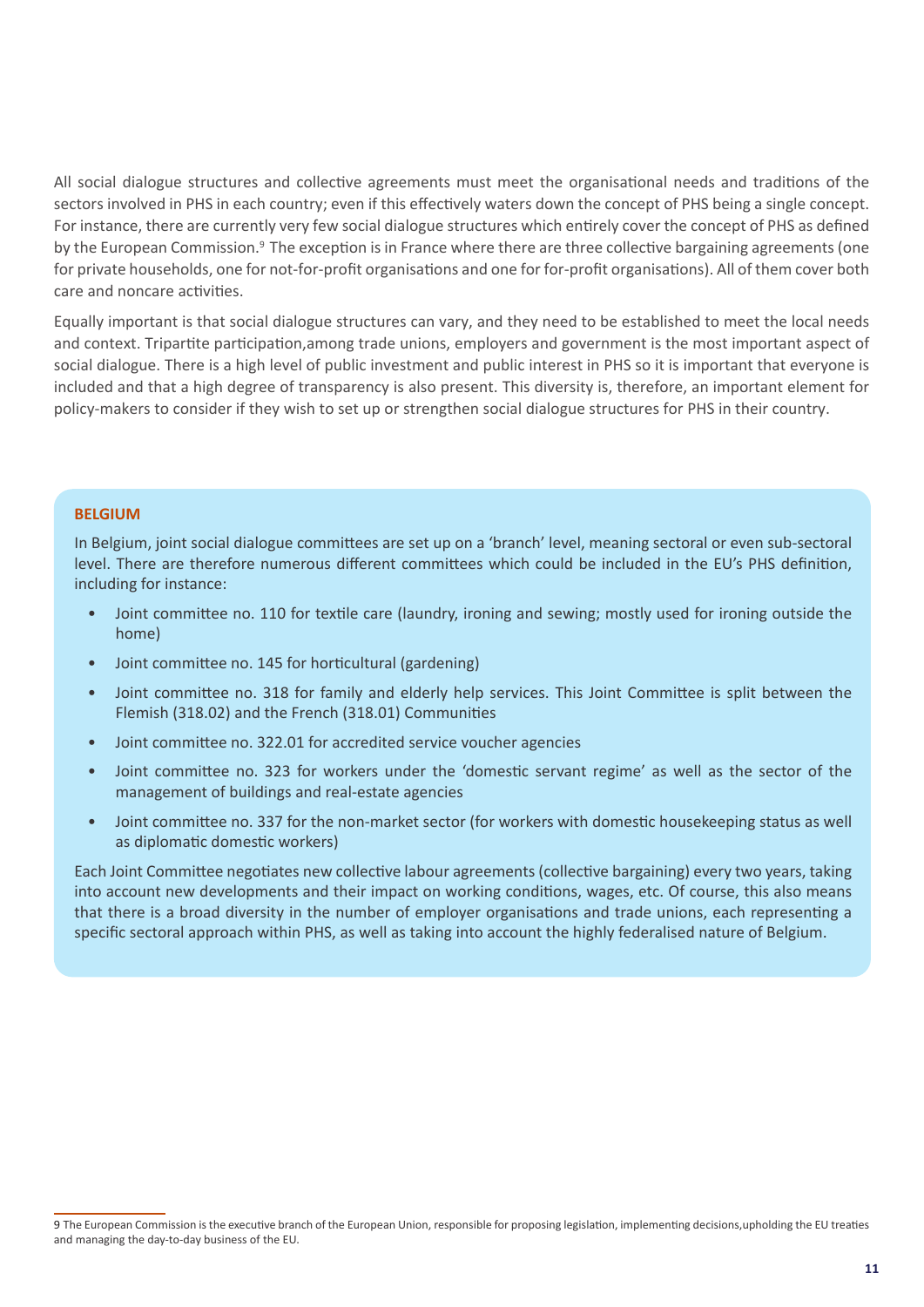#### **FRANCE**

France also has a rather heterogeneous approach to social dialogue in PHS with social dialogue based on different professional 'branches', which together make up the European definition of PHS, namely:

- National collective agreement for the sector of help, accompaniment, care and services provided at home (Convention collective nationale de la branche de l'aide, de l'accompagnement, des soins et des services à domicile) which groups together on the employer side USB-Domicile, Adessadomicile and FNAAFP/CSF and on the trade union side CFDT Santé Sociaux, CGT Action Sociale and FDTA-FO;
- National collective agreement of PHS companies (Convention collective nationale des entreprises de services à la personne), which groups together on the employer side SESP, FEDESAP, SYNERPA and FFEC, and on the trade union side, CGT Commerce, CFDT Services, FDTA-FO and CFTC Santé Sociaux;
- Collective agreement for employees employed directly by the end-user (Convention collective des salariés du particulier employeur in which employers are represented by FEPEM and their trade unions counterparts are CGT Commerce, CFDT Services, FGTA FO and FESSAD-UNSA;
- Collective agreement for childminders employed directly by the end-user (Convention collective des assistants maternels du particulier employeur) in which employers are represented by FEPEM and their trade unions counterparts are CGT Commerce, CFDT Services, FGTA FO, FESSAD-UNSA, CSAFAM and SPAMAF.

For direct employment, social dialogue has enabled the signature of two specific collective agreements, and the creation of specific employer contributions, in addition to those implemented in law, for financing social protection and professionalisation policies adapted to the sector. Two dedicated structures have been created: IRCEM (Institute for the social protection of employees in the direct employment sector), and Iperia, a national platform for professionalisation which assists workers in their professionalisation projects and formalities. Furthermore, a Joint National Council for Social Dialogue was launched in March 2014. It is a common authority to both branches related to direct employment and its role is to propose the topics of inter-branch social dialogue which must be treated as a priority (occupational health, professionalisation, fight against undeclared work, development of digital uses, etc.).

Joint agreements are regularly negotiated and signed to complete the provisions of the collective agreements. PHS workers can access vocational training, provident schemes, complementary pension schemes, complementary health insurance and recently occupational health doctors, in conditions adapted to the specificities of the employment relationship.

#### **SWEDEN**

Sweden has a social dialogue system which is divided between the care and non-care activities in PHS. However, larger companies do negotiate with unions directly.

For non-care activities, social dialogue is organised between Almega, the Employers' organisation for the Swedish service sector, and Kommunal, the Swedish Municipal Workers' Union.

For care activities, the biggest social dialogue negotiations take place between SALAR, the Swedish Association of Local Authorities and Regions, and Kommunal. It is important to note that other smaller Employer organisations, active in the for-profit and not-for-profit field, also negotiate collective agreements.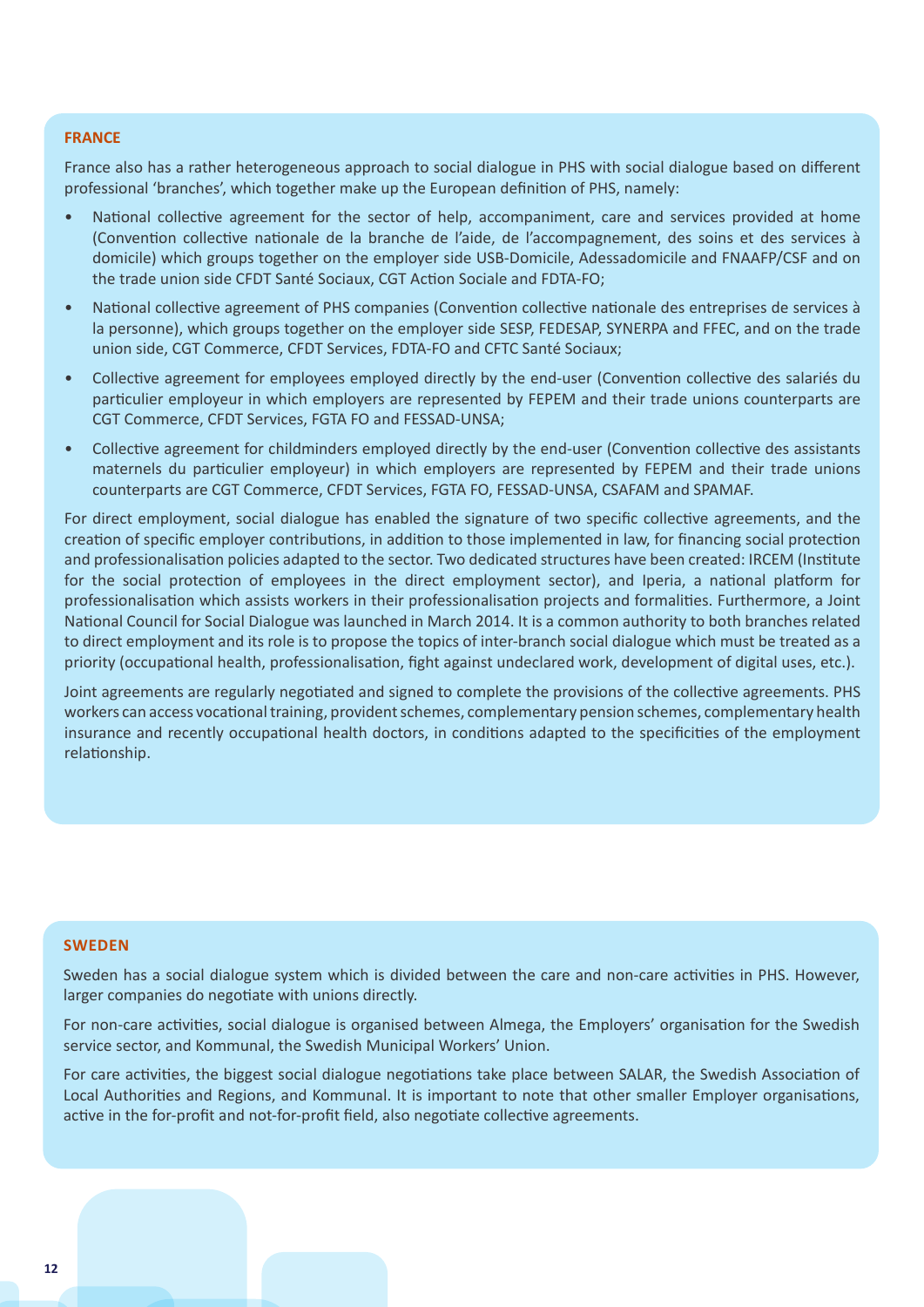#### **SPAIN**

There are approximately 120,000 PHS workers across Spain who are represented through sectoral bargaining rights. PHS services in Spain changed drastically after law 27/11 was passed on 1 August 2011, initiating a 6-year transition to the recognition of PHS workers as having the same rights as other workers. This change enabled more than 30% of these workers to transition from undeclared to declared status and encouraged them to join the CCOO trade union.

Workers in the sector had first been brought together by the CCOO in the 1980s, and after a 38-day strike they were able to achieve the first collective agreement in 1990. This resulted in a 39-hour working week, 4 days off per month, breaks in line with employment standards, and a pay level above the professional minimum. Since the 1990s the sector has grown, and the need for sectoral social dialogue and collective bargaining has grown in parallel. The solidarity of the workers over the years has meant that there were few strikes, and that their collective power was strong. However, with the growth of the industry more and more multinationals started operating, pushing the small and medium-sized businesses out. In March 2015, the workers had been without an agreement for almost a year. The employers were looking to increase working hours and freeze seniority and wages, refusing to recognise what had historically been agreed. This approach rallied the workers and brought them to the point of revolt. Just days before the largest planned PHS strike, the employers folded, granting a 36-hour working week, a wage increase of 1.2%, and assurances of job security.

Through social media and other communication strategies, the unions are working tirelessly to identify and organise workers in this sector. There is still much to be done, but the sectoral bargaining rights mean that all PHS workers can benefit from collective bargaining with the employer's association. When government policies such as the ratification of the ILO C189 Domestic Workers Convention are implemented, front-line workers will reap the benefits. The CCOO Construction and Services Federation continues to lobby the Spanish government to ratify ILO C189 and give PHS workers the rights already recognised for other workers.

#### **ITALY**

The first version of the National Collective Agreement on Domestic Work (CCNL – Contratto Collettivo Nazionale di Lavoro sulla disciplina del rapport di lavoro domestico) was signed in 1974 and it has been revised several times since then. It regulates the employment relationship between domestic workers (badanti mainly caring for dependent persons or colf performing household activities) and the end-user acting as the employer. Signatories of the CCNL are Domina and Fidaldo from the employers' side, and Filcams CGIL, Fisascat CISL, UILTuCS and Federcolf from the unions side.

Over the years, the collective agreement has provided additional rights to domestic workers as well as minimum wages. Similarly, it has made families aware of their duties as domestic employers. Furthermore, it has led to the launch of two bodies: Cassacolf (an integrative fund providing healthcare services to domestic workers) and Ebincolf (an observatory of domestic work also developing a certification programme and taking initiatives in occupational safety).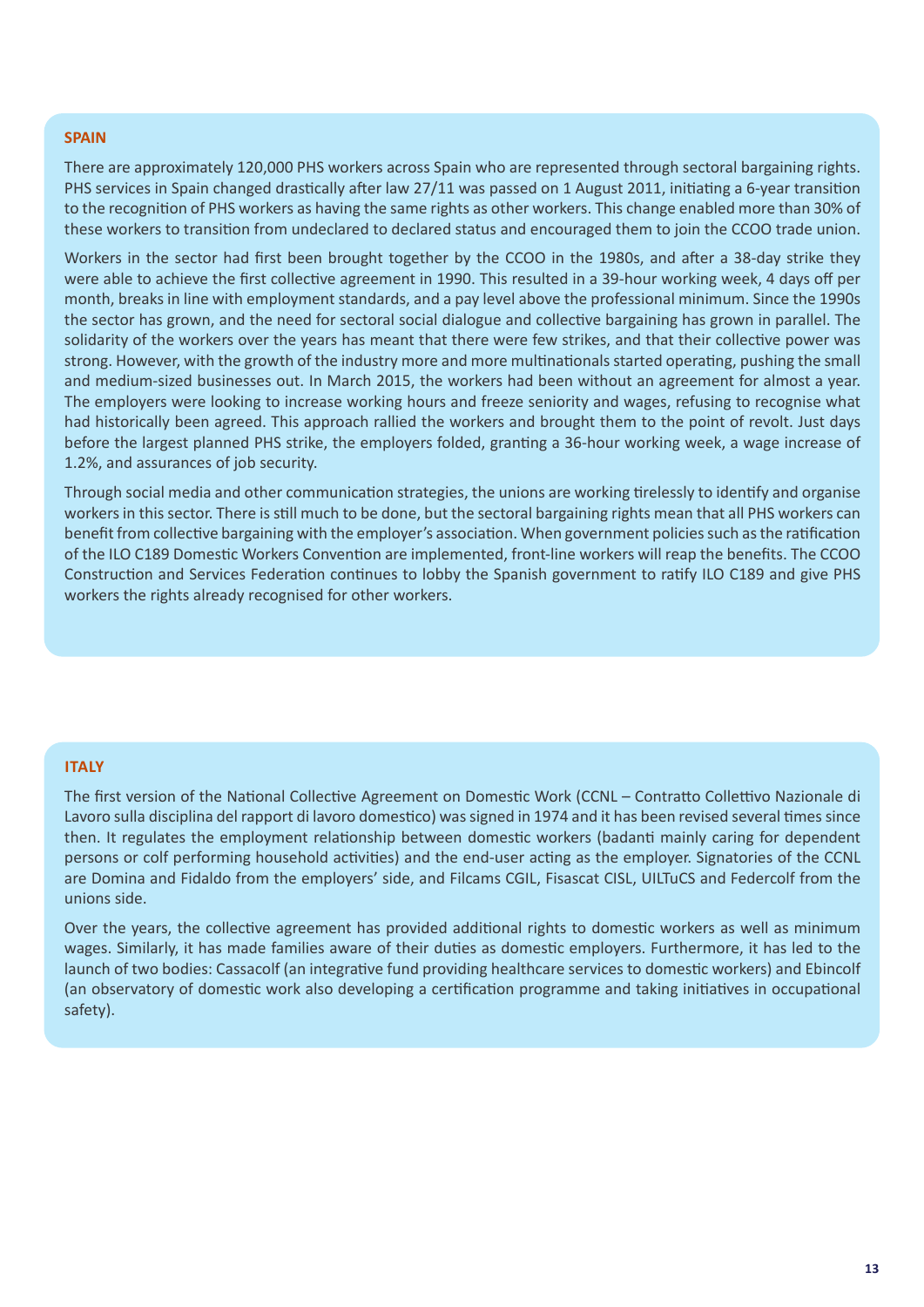### >> **SUCCESS FACTORS FOR DEVELOPING EFFECTIVE SOCIAL DIALOGUE STRUCTURES IN PHS**

#### **Conclusions**

Social dialogue does not look the same in every country. It is important to note that the most important aspect of social **dialogue is that it meets the needs of the industry and industry stakeholders. There are lots of flexibility in how the processes can be organised, and what is successful in one jurisdiction may not work well in another.**

**Based on the above-mentioned examples and experiences, we recommend the following elements to be crucial success factors in the development of social dialogue in PHS:**

- **• Respect for the fundamental freedoms of association and the right to collective bargaining, through the appropriate legal framework which fits the special circumstances of PHS.**
- **• Strong, representative and independent employers and unions, with the technical capacity and knowledge required to participate in social dialogue.**
- **• Necessary support by the state to allow workers' and employers' organisation to become representative and carry out meaningful social dialogue and collective bargaining.**
- **• Laws for access, communication and structures which allow isolated and/or vulnerable workers and employers to organise themselves collectively.**
- **• Political will and commitment to engage in social dialogue on the part of all parties.**
- **• Appropriate institutional support which in turn will lead to social dialogue.**
- **• Appropriate multi-employer and/or sectoral social dialogue and collective bargaining structures, of which if necessary the state is part.**
- **• Appropriate enforcement and implementation mechanisms including through a functioning labour market administration, such as labour inspection and the social partners. We recognise that in PHS it is particularly difficult to carry out inspections, and may indeed be almost impossible considering that there are many one-toone employment relationships**
- **• Respect for social partners.**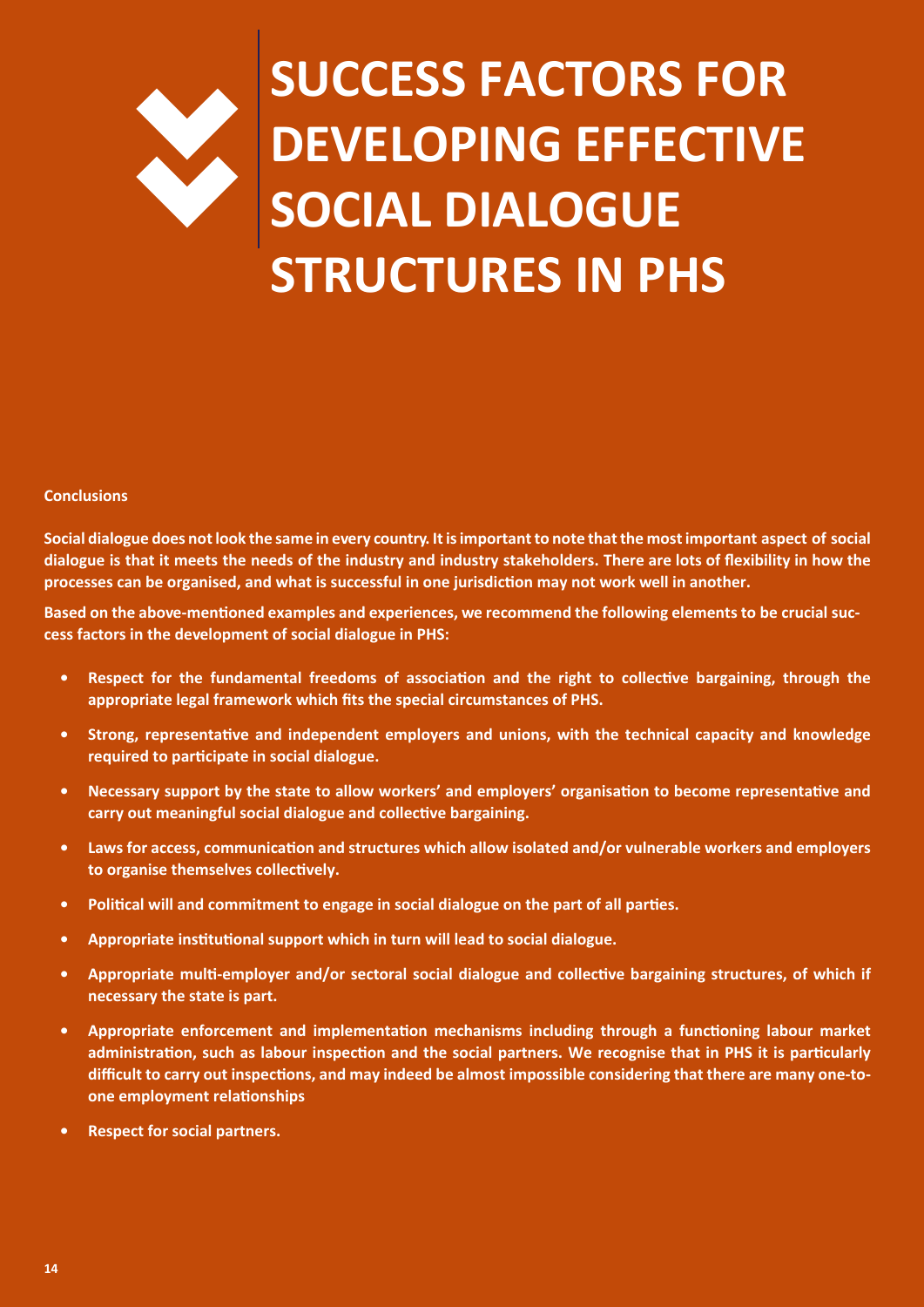

- **• The possibility to extend the coverage of collective agreements to those who are not directly involved in collective bargaining (sectoral collective bargaining) by the social partners.<sup>10</sup> The challenge remains that organising workers in this sector is very difficult. Employers are also often in the dark about being an employer; they do not consider themselves to be employers and therefore do not recognise their obligations.**
- **• In the case of direct employment, Member States should create adequate conditions to build up a social dialogue at national and local levels by developing and structuring private employers' and domestic workers' organisations. This must lead to developing collective bargaining by considering the specificities of the employment relationship between two individuals.**
- **• Better recognition by public authorities of these private individuals as employers with their rights and obligations, and better regulation of working relationships between employees and employers will, therefore, help to reduce undeclared work, which is predominant in the sector.**

<sup>10</sup> <https://sustainabledevelopment.un.org/content/documents/10512Sectoral%20Paper%20HLPF%20WTUMG%20Final.pdf>